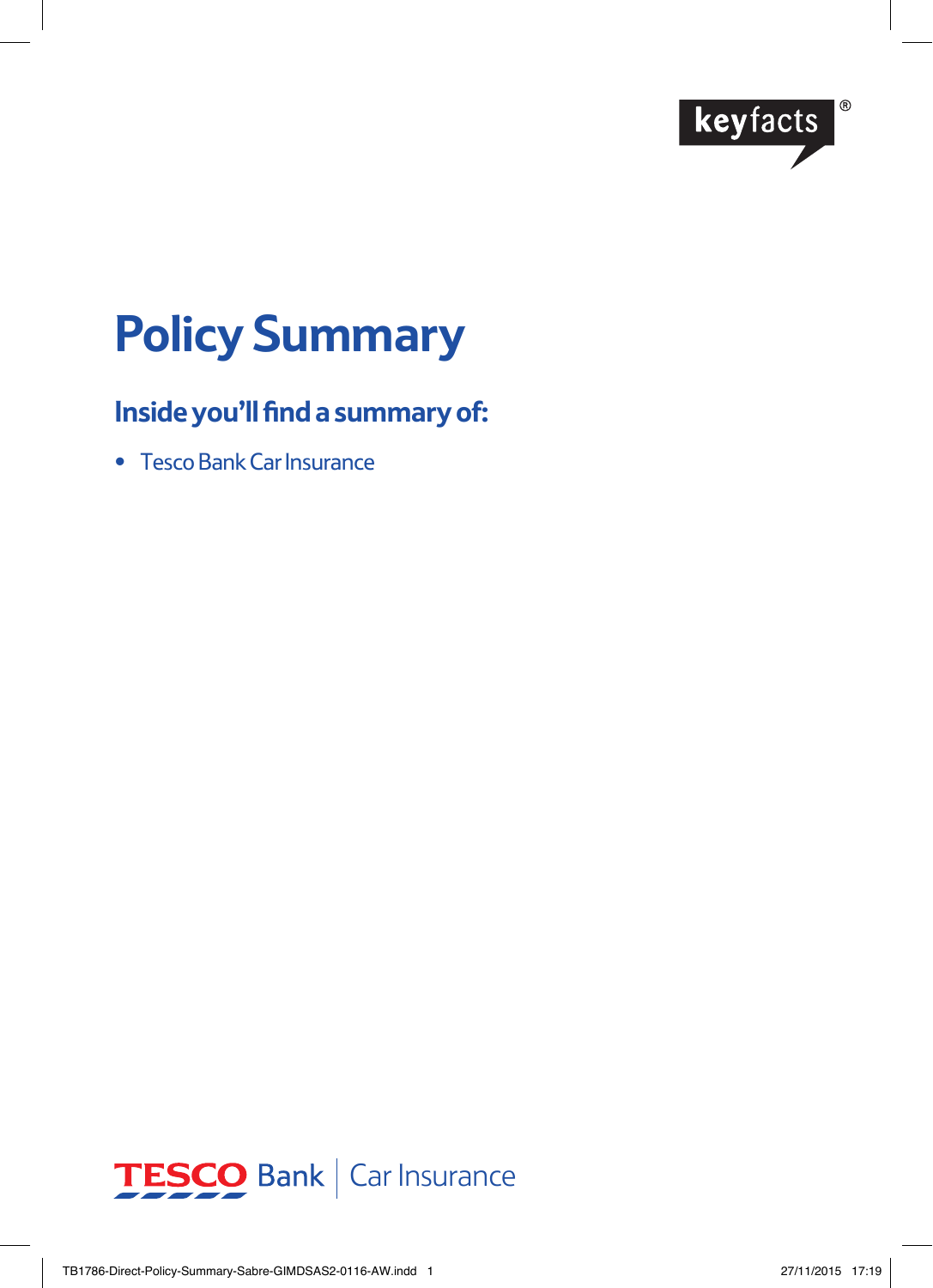# **Tesco Bank Car Insurance Policy Summary**



This is a summary of cover available under Tesco Bank Car Insurance. It does not include all the policy benefits, limits and exclusions. Full terms and conditions can be found in the Policy Booklet, a copy of which is available from Tesco Bank.

Tesco Bank Car Insurance is underwritten by Sabre Insurance Company Limited, except for Section M – Motor Legal Protection (Tesco Legal Guard) which is underwritten by Ageas Insurance Limited. Sabre Insurance Company Limited and Ageas Insurance Limited are authorised by the Prudential Regulation Authority and regulated by the Financial Conduct Authority and the Prudential Regulation Authority. Tesco Bank acts as an insurance intermediary.

The contract is made up of:

- **•** The Policy Booklet, this gives full details of the terms and conditions.
- **•** Policy Schedule, this shows the period of insurance, which sections of the policy apply, whether your cover is comprehensive (Comp), third party fire and theft (TPF&T) or third party only (TPO) and details of applicable excesses and endorsements.
- **•** Statement of Fact, this shows the information you have provided to us.

You must tell Tesco Bank about any changes to the information detailed on your Statement of Fact or Policy Schedule. Please remember that if you do not tell Tesco Bank about any changes this could result in your contract of insurance being voided (as if the policy never existed), all claims under your policy being refused and all premiums that you have paid being retained.

## **Significant Features and Benefits (Cover)**

Tesco Bank will inform you of your level of policy cover. This will also be shown on your quotation documents and on your Policy Schedule when cover is issued.

| Cover                                  | <b>Comp</b> | <b>TPF&amp;T</b> |     | <b>TPO</b> Significant Limitations                                                                                                                                                                                            | <b>Policy Section</b> |
|----------------------------------------|-------------|------------------|-----|-------------------------------------------------------------------------------------------------------------------------------------------------------------------------------------------------------------------------------|-----------------------|
| Liabilities to third<br><b>parties</b> | <b>Yes</b>  | <b>Yes</b>       | Yes | £20 million limit for third party property damage<br>and, subject to written approval, £5 million limit<br>for costs and expenses.                                                                                            | н                     |
| Use of your<br>car in EU               | Yes         | Yes              | Yes | For Comp or TPF&T policies, cover is extended<br>for use of the car in the EU for up to 90 days<br>during the policy year.<br>All policies are covered for third party liabilities<br>for the duration of cover under EU law. |                       |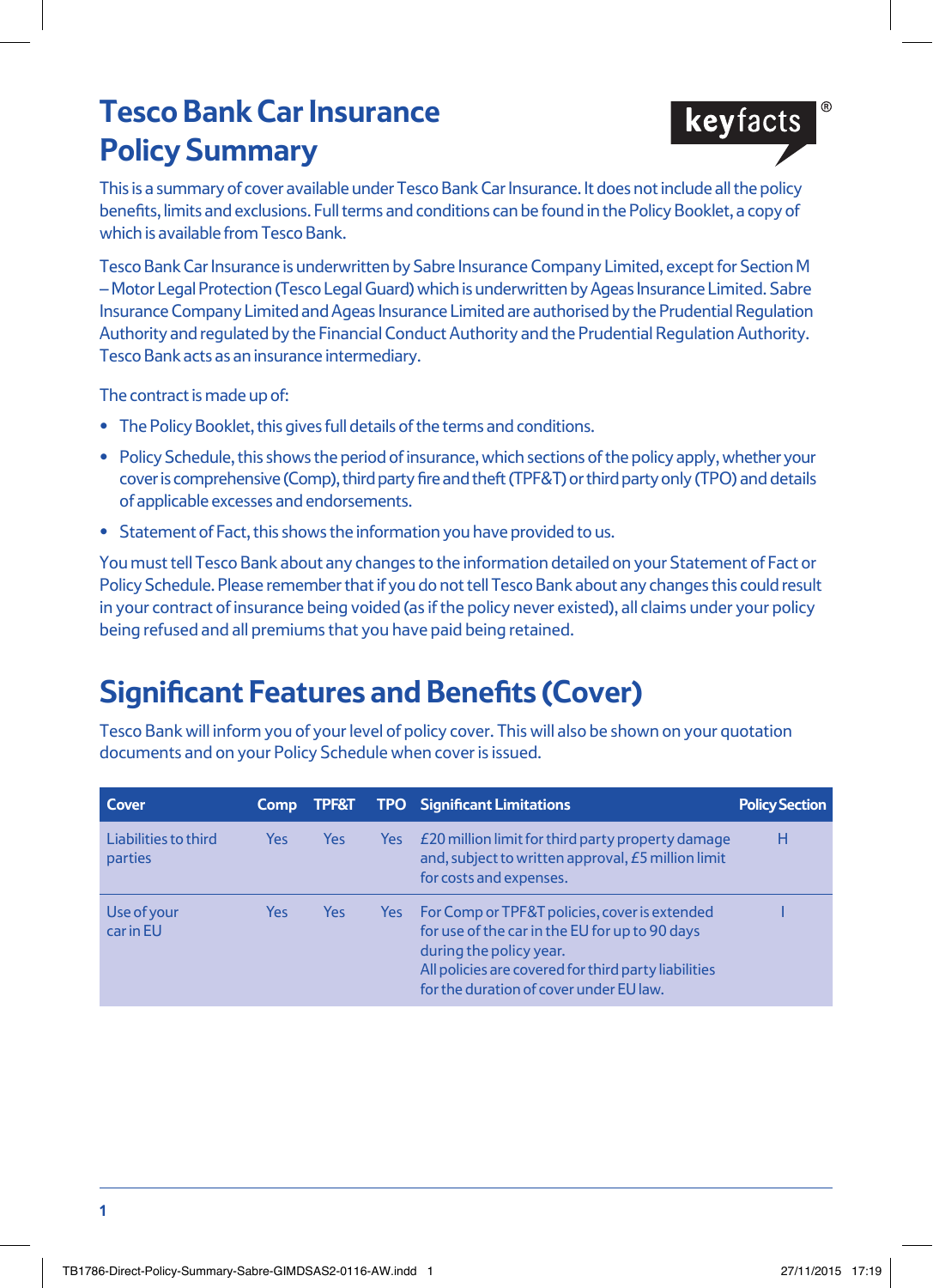| <b>Cover</b>                                                    | Comp       | <b>TPF&amp;T</b> | <b>TPO</b> | <b>Significant Limitations</b>                                                                                                                                                                                                                                                                                                                                                  | <b>Policy Section</b> |
|-----------------------------------------------------------------|------------|------------------|------------|---------------------------------------------------------------------------------------------------------------------------------------------------------------------------------------------------------------------------------------------------------------------------------------------------------------------------------------------------------------------------------|-----------------------|
| Accidental damage to<br>own car                                 | <b>Yes</b> | <b>No</b>        | <b>No</b>  | Market value.<br>Subject to excesses.<br>Additional excesses for young or inexperienced<br>drivers.<br>New car replacement only for cars up to 1 year old<br>and where you are the first and only registered<br>keeper.<br>No cover if claim occurs while you, or any named<br>driver, is driving illegally due to exceeding the<br>legal limit of alcohol or the use of drugs. | A                     |
| Damage to<br>own car by<br>fire or theft                        | <b>Yes</b> | <b>Yes</b>       | <b>No</b>  | Market value.<br>Subject to excesses.<br>New car replacement only for cars up to<br>1 year old and where you are the first and only<br>registered keeper.                                                                                                                                                                                                                       | Ċ                     |
| Audio, navigational,<br>phone and<br>entertainment<br>equipment | <b>Yes</b> | Yes              | <b>No</b>  | Unlimited for manufacturer's standard fit.<br>£1,000 limit for non-manufacturer fit (in both<br>circumstances equipment must be permanently<br>fitted to the car).                                                                                                                                                                                                              | L                     |
| Personal belongings                                             | Yes        | <b>No</b>        | No         | Up to £200 for each incident.                                                                                                                                                                                                                                                                                                                                                   | G                     |
| <b>Windscreen cover</b>                                         | <b>Yes</b> | <b>No</b>        | <b>No</b>  | £125 limit for replacement and £40 limit for repair<br>if Tesco Glass Line is not used. Subject to excesses.                                                                                                                                                                                                                                                                    | B                     |
| Personal accident                                               | Yes        | <b>No</b>        | No         | Cover is only for policyholder or partner.<br>Death £5,000.<br>Loss of sight or limb £5,000.<br>Maximum of £10,000 for any one accident and<br>£5,000 limit to any one person in one accident.                                                                                                                                                                                  | E                     |
| <b>Medical expenses</b>                                         | <b>Yes</b> | <b>No</b>        | <b>No</b>  | Up to £100 in medical expenses for each injured<br>person in your car.                                                                                                                                                                                                                                                                                                          | F                     |
| Courtesy car                                                    | <b>Yes</b> | <b>No</b>        | <b>No</b>  | Only provided where your car is being repaired<br>by one of our approved repairers for as long as<br>the repairs take. Vehicle provided will typically<br>be a small city car.<br>A courtesy car will not be provided if your vehicle<br>is written off or declared a total loss, or the vehicle<br>being repaired is a van.                                                    | D                     |
| <b>Onward travel</b>                                            | <b>Yes</b> | <b>No</b>        | No         | Up to £150 refunded towards the costs of<br>completing a journey.                                                                                                                                                                                                                                                                                                               | N                     |
| <b>Uninsured driver</b><br>promise                              | Yes        | <b>No</b>        | <b>No</b>  | No claim discount reinstated and excess refunded<br>if an identified, uninsured driver is responsible for<br>loss or damage to your car.                                                                                                                                                                                                                                        | N                     |
| Theft of keys                                                   | Yes        | <b>No</b>        | <b>No</b>  | Up to £500 refunded towards the costs of<br>replacing locks and keys.<br>Subject to excess.                                                                                                                                                                                                                                                                                     | N                     |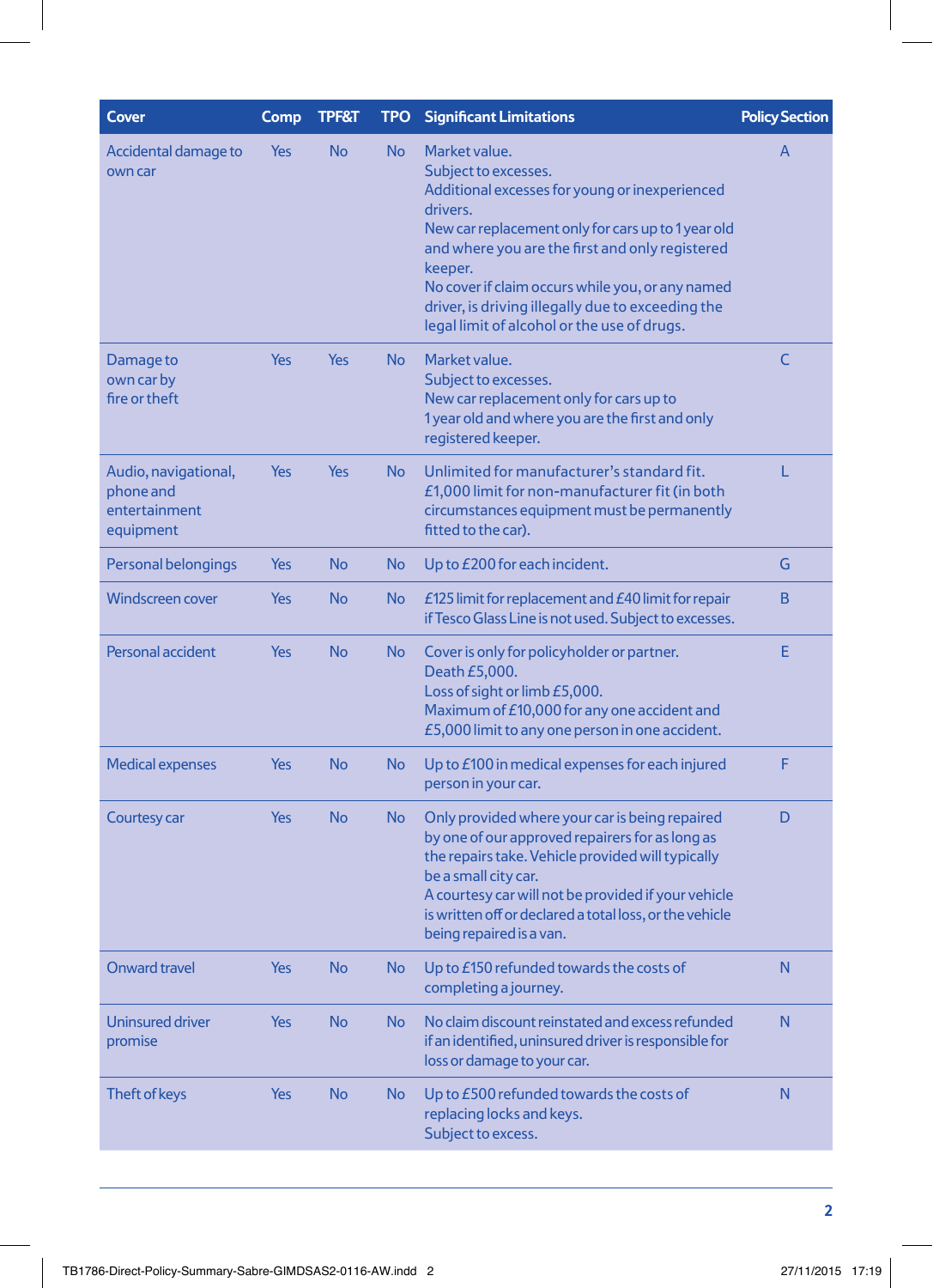| Cover                                                                                              | Comp       | <b>TPF&amp;T</b> | <b>TPO</b> | <b>Significant Exclusions and Limitations</b>                                                                                                                                                                                                                                                                                                                                                                                                                                                                                                            | <b>Policy Section</b> |
|----------------------------------------------------------------------------------------------------|------------|------------------|------------|----------------------------------------------------------------------------------------------------------------------------------------------------------------------------------------------------------------------------------------------------------------------------------------------------------------------------------------------------------------------------------------------------------------------------------------------------------------------------------------------------------------------------------------------------------|-----------------------|
| Loss of or damage to:                                                                              |            |                  |            |                                                                                                                                                                                                                                                                                                                                                                                                                                                                                                                                                          |                       |
| • The car                                                                                          | <b>Yes</b> | <b>Yes</b>       | <b>No</b>  | When no-one is in the car unless all its<br>windows, doors, roof openings and hood are<br>closed and locked and all keys or devices are<br>kept securely away from the car by you or                                                                                                                                                                                                                                                                                                                                                                     | A&C                   |
| • Personal belongings                                                                              | Yes        | <b>No</b>        | <b>No</b>  |                                                                                                                                                                                                                                                                                                                                                                                                                                                                                                                                                          | G                     |
| • Audio, navigational,<br>phone and<br>entertainment<br>equipment                                  | Yes        | Yes              | <b>No</b>  | the person authorised to use the car.<br>There is no cover for locks and keys beyond<br>the cover provided under Section N (which<br>does not apply to TPF&T and TPO policies).                                                                                                                                                                                                                                                                                                                                                                          | L                     |
| Loss of or damage<br>to the car or audio,<br>navigational, phone<br>and entertainment<br>equipment | Yes        | Yes              | <b>No</b>  | Extra costs due to parts or replacements not<br>being available in the UK, Northern Ireland,<br>Channel Islands or Isle of Man.<br>Caused by someone taking the car without<br>your permission, unless the incident is reported<br>to the police and assigned a crime reference<br>number and you do not subsequently make<br>any statement to the police that the car was<br>taken with your permission.<br>Deliberate damage to the car by anyone<br>insured under your policy.                                                                        | A, C & L              |
| Liabilities to third<br>parties for driving<br>a car which does not<br>belong to you               | Yes        | Yes              | <b>Yes</b> | Cover only applies for the policyholder and only<br>if shown on the certificate of motor insurance.<br>Use outside UK, Northern Ireland, Channel<br>Islands or Isle of Man is not covered. A car<br>registered outside the UK, Northern Ireland,<br>Channel Islands or Isle of Man is not covered.<br>If your car is disposed of or damaged beyond<br>economical repair.<br>Cover is not provided when using a car for<br>which there is no current and valid policy of<br>insurance in place.<br>No cover for damage to the vehicle you are<br>driving. | н                     |
| Audio, navigational<br>phone and<br>entertainment<br>equipment                                     | <b>Yes</b> | Yes              | <b>No</b>  | Equipment not permanently fitted to<br>the car.                                                                                                                                                                                                                                                                                                                                                                                                                                                                                                          | L                     |
| Personal belongings                                                                                | <b>Yes</b> | <b>No</b>        | <b>No</b>  | Money, business goods, tools and telephones.                                                                                                                                                                                                                                                                                                                                                                                                                                                                                                             | G                     |
| Personal accident                                                                                  | Yes        | <b>No</b>        | <b>No</b>  | Suicide.<br>Failure to wear a seat belt.<br>If a driver is driving illegally due to exceeding<br>the legal limit of alcohol or use of drugs.                                                                                                                                                                                                                                                                                                                                                                                                             | E                     |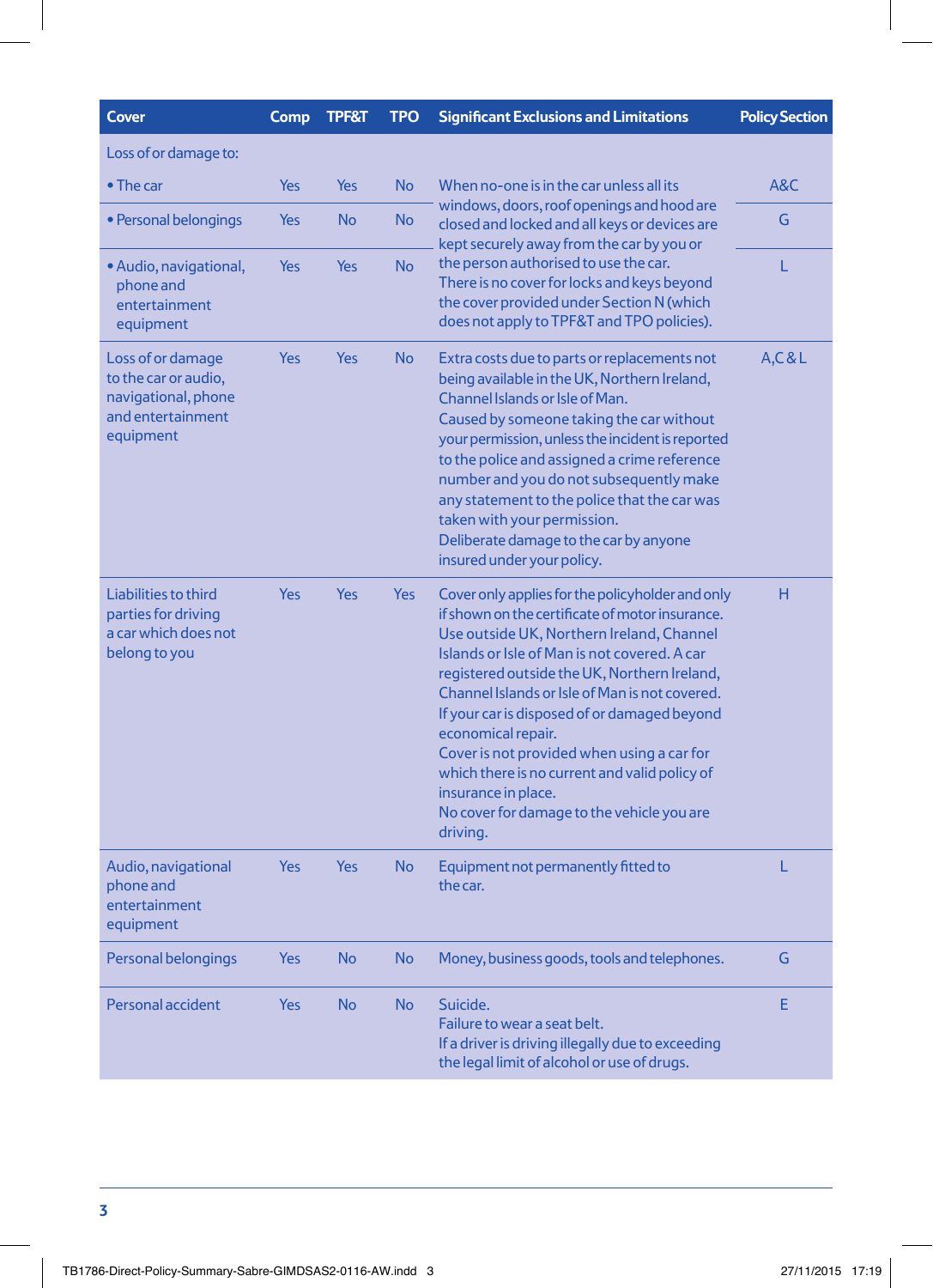| <b>Cover</b>                                                                                                                                                                                                                                                                                                                                                        | Comp              | TPF&T     | <b>TPO</b>                                                                                       | <b>Significant Exclusions and Limitations</b>                                                                                                                                                                                                                                                                                                                                                                                 | <b>Policy Section</b> |
|---------------------------------------------------------------------------------------------------------------------------------------------------------------------------------------------------------------------------------------------------------------------------------------------------------------------------------------------------------------------|-------------------|-----------|--------------------------------------------------------------------------------------------------|-------------------------------------------------------------------------------------------------------------------------------------------------------------------------------------------------------------------------------------------------------------------------------------------------------------------------------------------------------------------------------------------------------------------------------|-----------------------|
| <b>Windscreen cover</b>                                                                                                                                                                                                                                                                                                                                             | <b>Yes</b>        | <b>No</b> | <b>No</b>                                                                                        | Extra costs due to parts or replacements<br>not being available in the UK, Northern<br>Ireland, Channel Islands or Isle of Man.<br>Repair or replacement of broken or<br>damaged sunroofs, fixed or moveable<br>glass roof panels and the associated<br>mechanisms. The hood or roof structure<br>of a convertible or cabriolet vehicle and<br>the associated mechanisms.<br>Windows and windscreens unless made<br>of glass. | B                     |
| <b>Onward travel</b>                                                                                                                                                                                                                                                                                                                                                | <b>Yes</b>        | <b>No</b> | No                                                                                               | Cover is subject to a valid claim under section<br>A or C.<br>Incidents outside of the UK, Northern Ireland,<br>Channel Islands or Isle of Man excluded.<br>The costs of fuel or other fluids, meals, drinks,<br>newspapers or telephone calls excluded.                                                                                                                                                                      | N                     |
| <b>Uninsured driver</b><br>promise                                                                                                                                                                                                                                                                                                                                  | <b>Yes</b>        | <b>No</b> | <b>No</b>                                                                                        | The responsible uninsured driver must be<br>identified.                                                                                                                                                                                                                                                                                                                                                                       | N                     |
| <b>Theft of Keys</b><br>Cover to replace locks,<br>immobilisers, remotes<br>or keys where there is<br>a risk of your vehicle<br>being stolen as a direct<br>result of the theft of<br>your car keys                                                                                                                                                                 | <b>Yes</b>        | <b>No</b> | No                                                                                               | Key thefts must be reported to us and the<br>police within 24 hours.<br>There is no cover if the keys, transmitter or<br>entry cards were in or on your vehicle at the<br>time of the theft.                                                                                                                                                                                                                                  | N                     |
| <b>Motor Legal Protection</b><br>(Tesco Legal Guard)<br>Up to £100,000                                                                                                                                                                                                                                                                                              | <b>Yes</b><br>Yes |           | <b>Yes</b>                                                                                       | Cover is only available if a claim is more likely<br>than not to be successful and if any judgement<br>is more likely than not to be enforced.                                                                                                                                                                                                                                                                                | M                     |
| of cover for legal<br>costs and expenses to<br>enable you to claim<br>compensation for<br>personal injury and/<br>or personal losses<br>following a road traffic<br>accident within the<br>EU from the person<br>responsible for the<br>accident. Tesco Legal<br>Guard, if considered<br>necessary, will appoint<br>a specialist solicitor to<br>pursue your claim. |                   |           | Cover is not available if you appoint a solicitor<br>without first contacting Tesco Legal Guard. | M                                                                                                                                                                                                                                                                                                                                                                                                                             |                       |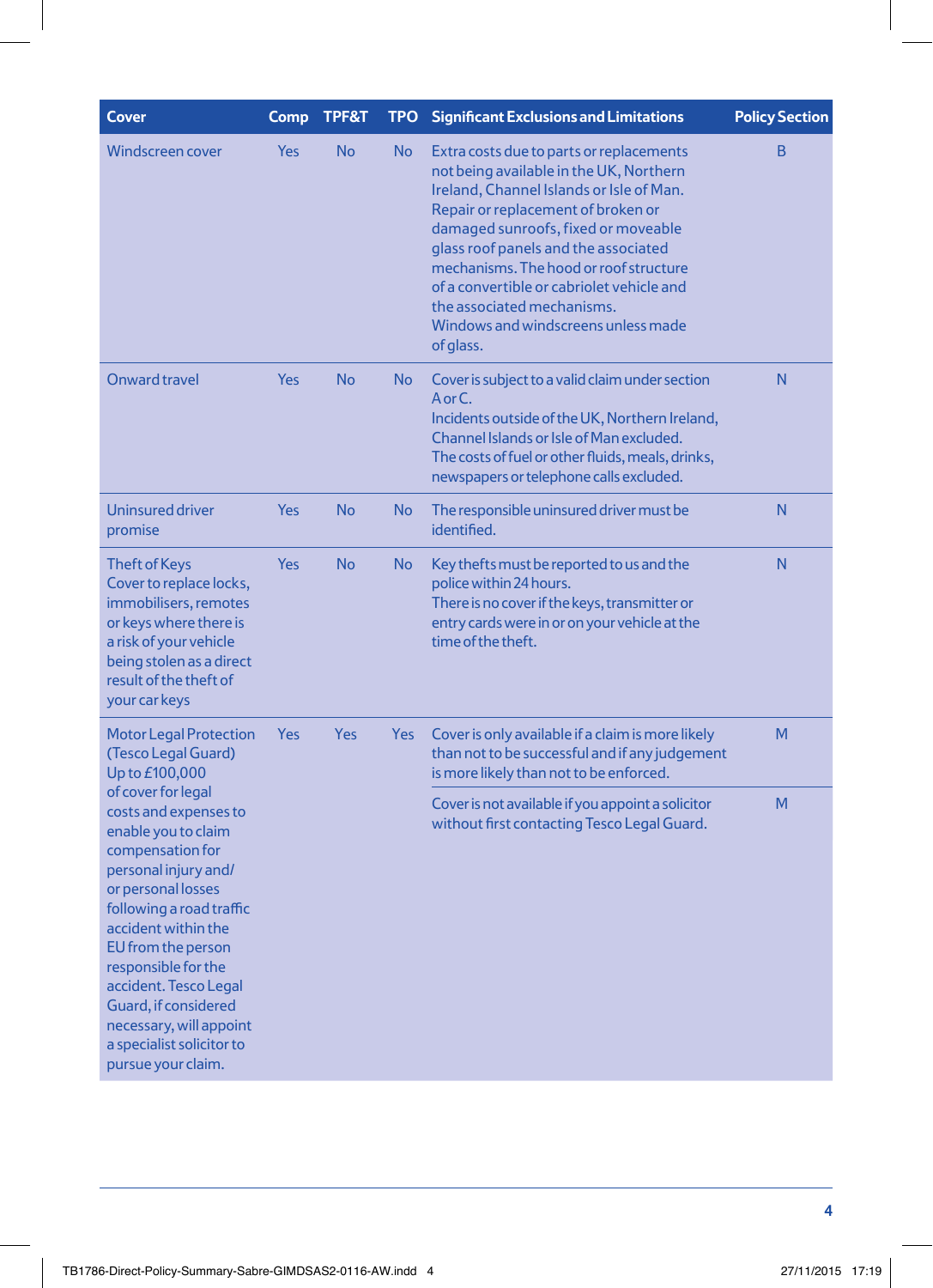# **Procedures**

### Cancellation Procedure

#### **If you cancel within the cooling-off period**

You have 14 days from when you receive your policy documents or enter into this contract, whichever is later, to notify the administrator if you want to cancel your policy. This is known as the 'cooling-off period'. You can cancel by phoning the administrator and cancellation can take effect immediately or from a later date, although it cannot be backdated to an earlier date. If cover has not yet started, the administrator will refund any premium paid in full. If cover has started, the administrator will refund your premium for the time that was left on your policy as long as you have not made a claim where the car is written off or declared a total loss.

If a total loss claim has been made in the 'cooling-off period', you must pay the full annual premium and you will not be entitled to any refund.

#### **If you cancel outside the cooling-off period**

After the cooling-off period, you can cancel this policy by phoning the administrator and cancellation can take effect immediately or from a later date, although it cannot be backdated to an earlier date.

If no claims have been made during the current period of insurance, the administrator will refund your premium for the time that was left on your policy, less its cancellation charge.

If any claim has been made during the current period of insurance, you must pay the full annual premium, plus a cancellation charge, and you will not be entitled to any refund.

#### **If we cancel**

The administrator, on our behalf, or we can cancel this policy, for a valid reason or on serious grounds, by sending you seven days notice of cancellation to your last known address.

Examples of a valid reason or serious grounds may include, but are not limited to:

- Non-payment of premium (including missed direct debit payments) that is not resolved following our reminders.
- Not providing proof of no claims discount that is not resolved following our reminders.
- Failing to comply with the policy conditions, as outlined in the policy booklet.
- Failing to cooperate and/or provide the necessary information required to enable us, or the administrator, to administer your policy, claim or investigate fraud.
- Where fraud is suspected.
- Where threatening, abusive or offensive behaviour has been used towards us or the administrator.
- Where any change you tell us about occurring during the term of your policy that alters the information on your policy documents resulting in us no longer being able to continue cover.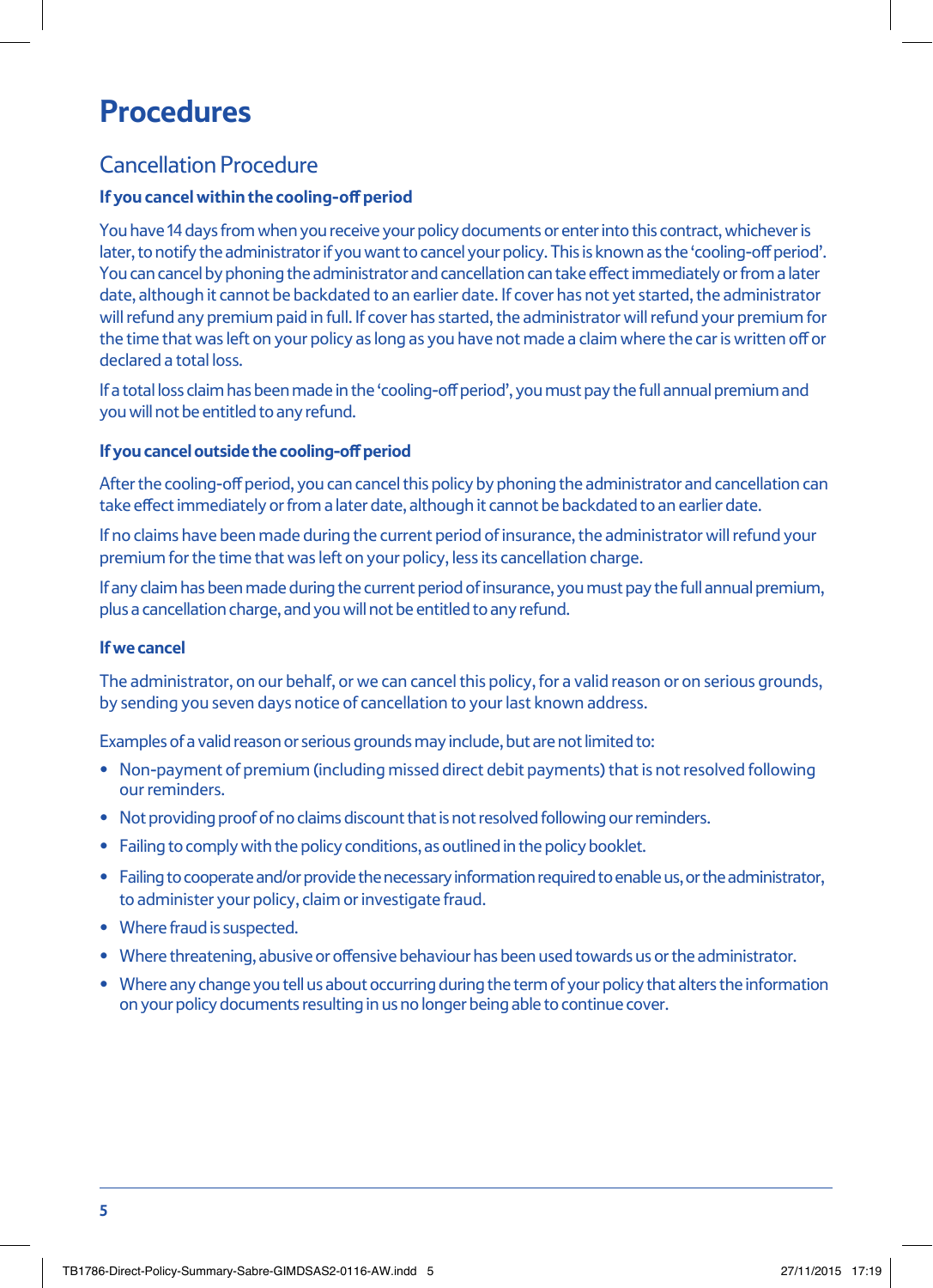If no claims have been made during the current period of insurance, the administrator will refund your premium for the time that was left on your policy, less its cancellation charge.

If any claim has been made during the current period of insurance, you must pay the full annual premium, plus a cancellation charge, and you will not be entitled to any refund.

### How to make a claim

#### **Call our 24-hour UK-based Claims Line on 0345 678 4444.**

It will be useful if you have your policy number however if not, you will need to quote your registration number.

If you have comprehensive cover, telephone Tesco Glass Line on 0345 677 8888 if your windscreen or windows only are damaged.

### No Claim Discount

If your No Claim Discount is not protected and a claim is made during the period of insurance, the discount will be reduced in accordance with our step back scale shown in the table below:

| <b>Current NCD</b> | <b>NCD</b> at renewal<br>after 1 claim<br>in current year | <b>NCD</b> at renewal<br>after 2 claims<br>in current year | <b>NCD</b> at renewal<br>after 3 claims<br>in current year |
|--------------------|-----------------------------------------------------------|------------------------------------------------------------|------------------------------------------------------------|
| 0-2 Years          | 0 Years                                                   | 0 Years                                                    | 0 Years                                                    |
| 3 Years            | 1Years                                                    | 0 Years                                                    | 0 Years                                                    |
| 4 Years            | 2 Years                                                   | 0 Years                                                    | 0 Years                                                    |
| 5+ Years           | <b>3 Years</b>                                            | 1Years                                                     | 0 Years                                                    |

If we make a full recovery of the claim cost from a third party your No Claim Discount will be reinstated.

If you have chosen to protect your No Claim Discount, it will not be reduced provided you do not have more than two claims in the policy year (or in any five year period if you continue to renew your insurance).

If you have more claims you will have exceeded the limit for the protection to apply and your no claims discount will reduce in accordance with the step back scale shown opposite.

### What to do if you have a complaint

If you have experienced a problem in relation to your Tesco Bank Car Insurance policy, we will aim to resolve it as quickly and fairly as possible. We have the following complaints procedure which you can follow if you are dissatisfied with the service you have received.